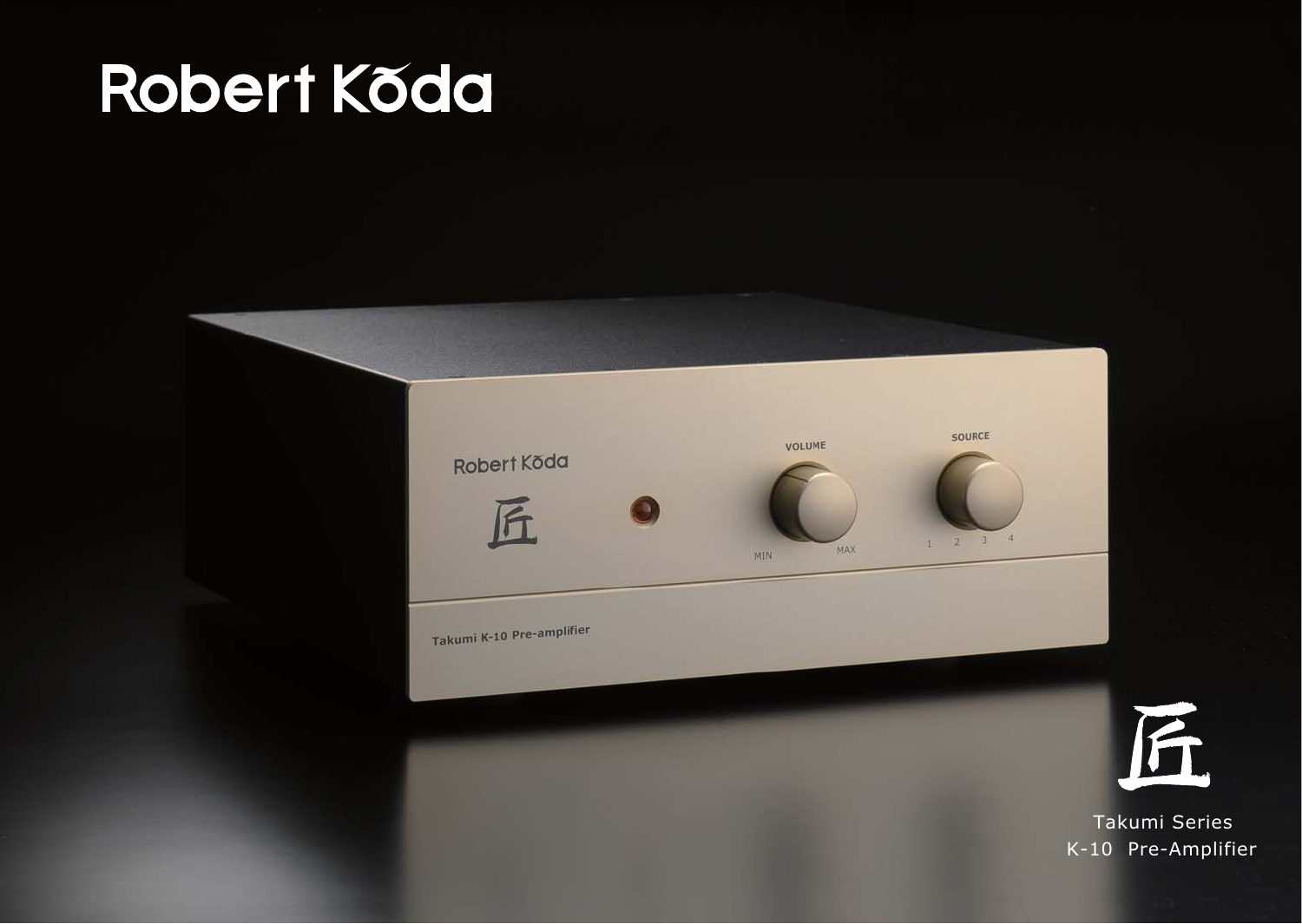# Robert Kõda

Accepting the challenge to create the ultimate preamplifier - one that could partner our K-70 or other "Super amplifiers" would lead Robert Kŏda on an ambitious programme of new concept invention.

Now it is possible for both musical excellence and technical distinction to co-exist. Our newly invented ITC circuit embraces the concepts of simplicity with dynamic stability, this being core to the Robert Kŏda design technique.

Finally music' s full spectrum of colors and landscapes can be gloriously revealed and an ultimate pre-amplifier is born.

#### The ITC circuit

The ITC circuit; our invention and a unique arrangement of semi-conductors is central to achieving sonic perfection. Inverted Transconductance Coupling importantly provides a total freedom from "the sound of power supply". Distortion is pushed below measurable limits yet the circuit is of an elegant simplicity that stands firm under dynamic conditions music signals present.

Excellent coupling between source component and power amplifier, with a consummately low output impedance and immense drive capability ensure the K-10 will bring out the best of the power amplifier.

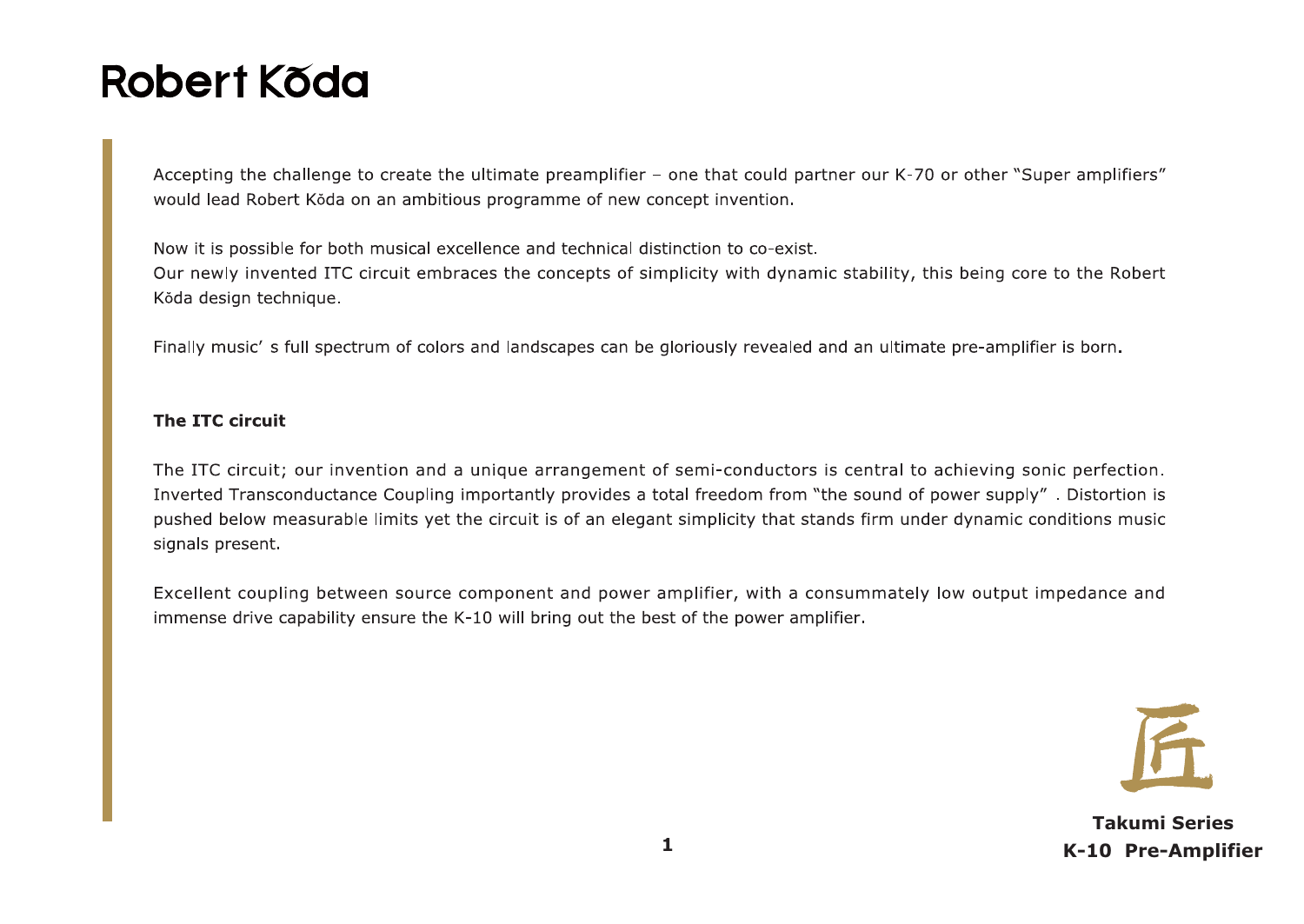## Robert Kõda

#### **Innovative design meets meticulous execution**

The K-10 pre-amplifier is crafted with meticulous attention to one purpose, musical excellence. Each element is carefully engineered to deliver the highest possible performance without compromise to concerns of cost or practicality. Form truly does follow function.

Unnecessary complication is avoided at every turn to protect the precious music signal from adverse influences.



#### **Simple, finely crafted mechanical controls**

The K-10 uses the finest attenuator part available for volume control. Perfectly hand assembled in Japan, this attenuator uses exotic resistors solely created for sound reproduction. Comprising of a special carbon formulation with thick gold over oxygen free copper leads, these parts are of ultimate choice.

Source selection is performed by a rotary switch built specifically for the most demanding of audio applications. Thus all manner of relays, complex support circuitry and sound destroying printed circuit board tracks have been eschewed entirely.



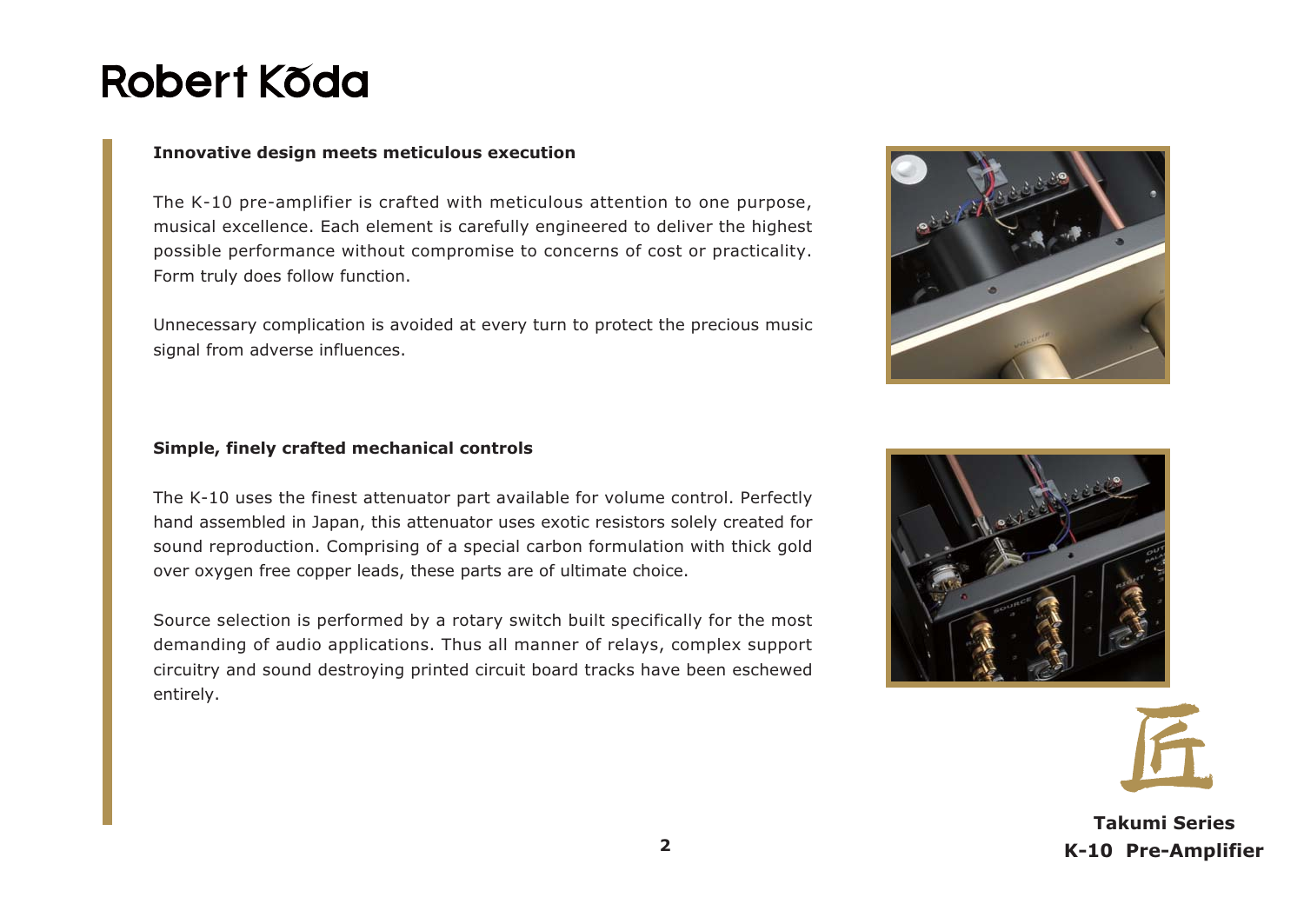## **Robert Koda**



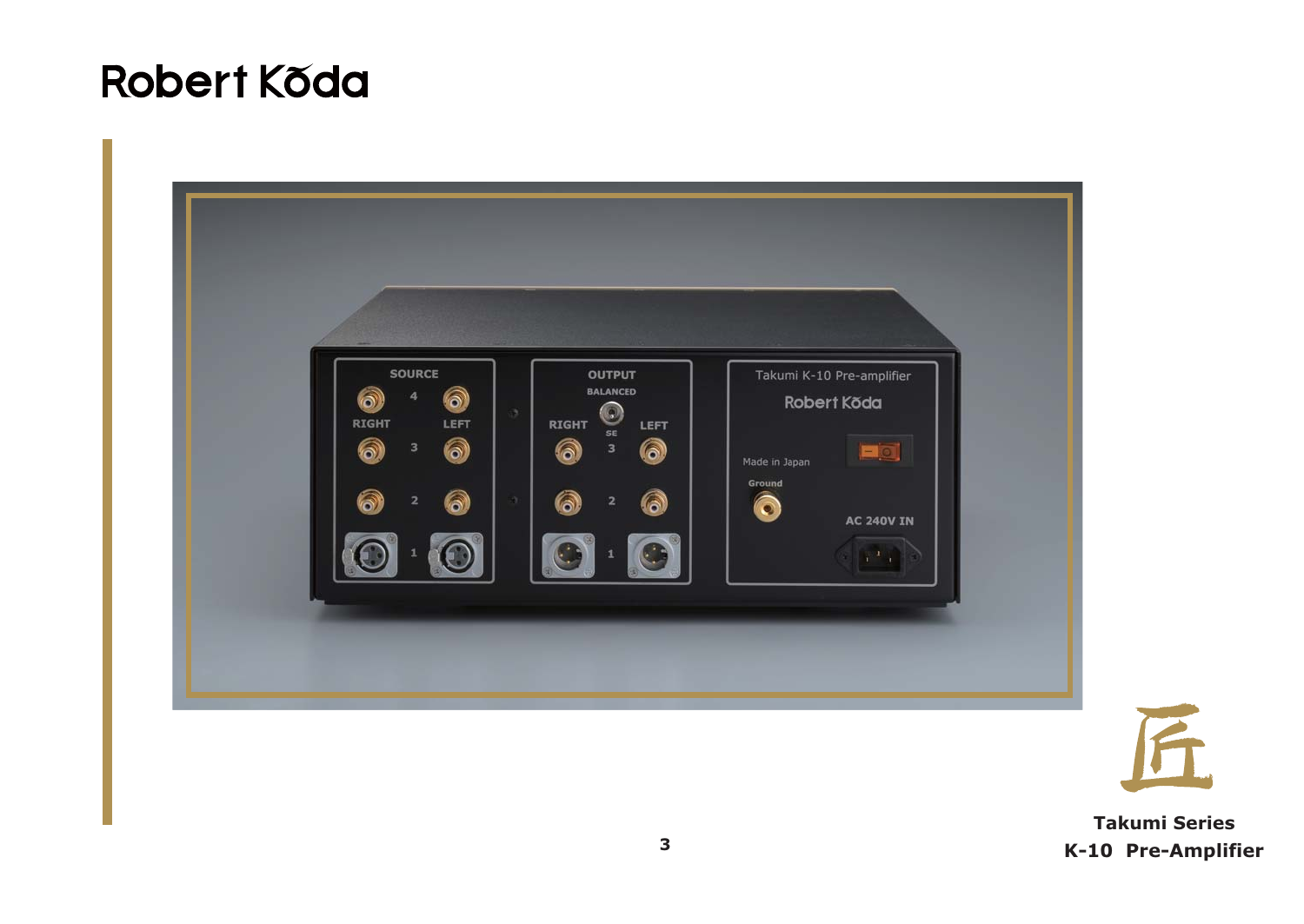## Robert Kõda

#### **DC Reactor power supply**

To decouple the K-10' s performance from impure AC supply lines we have adopted a heavy DC Reactor type power supply that delivers valuable advantages over other types of supply. The reactor' s performance is further enhanced by the use of our own designed for audio, discrete zero feedback regulator to provide the amplifier with pristine DC current.

#### **Triple screened chassis**

A robust chassis creates a full copper envelope surrounding all components of the K-10 to shield them from the influences of external electromagnetic and radio frequency interference. Sensitive components within the ITC gain stage are further shielded by "double encapsulation" – a separate copper shell and a custom made mu-metal capsule within. The power supply is housed in its own "magnetic vault" made of 2mm thick soft iron plate. A sandwich floor construction with constrained layer damping and hemispherical sorbothane feet provide additional isolation from unwanted vibrations. Electrically, thermally and acoustically this lavish assembly sets an excellent operating environment for the enclosed electronics.

#### **Single ended and balanced output of equal performance**

Providing single ended and balanced outputs of identical performance presents a challenge to pre-amplifier designers. The K-10 is successfully engineered to deliver both at full measure, affording a greater flexibility for system configuration.

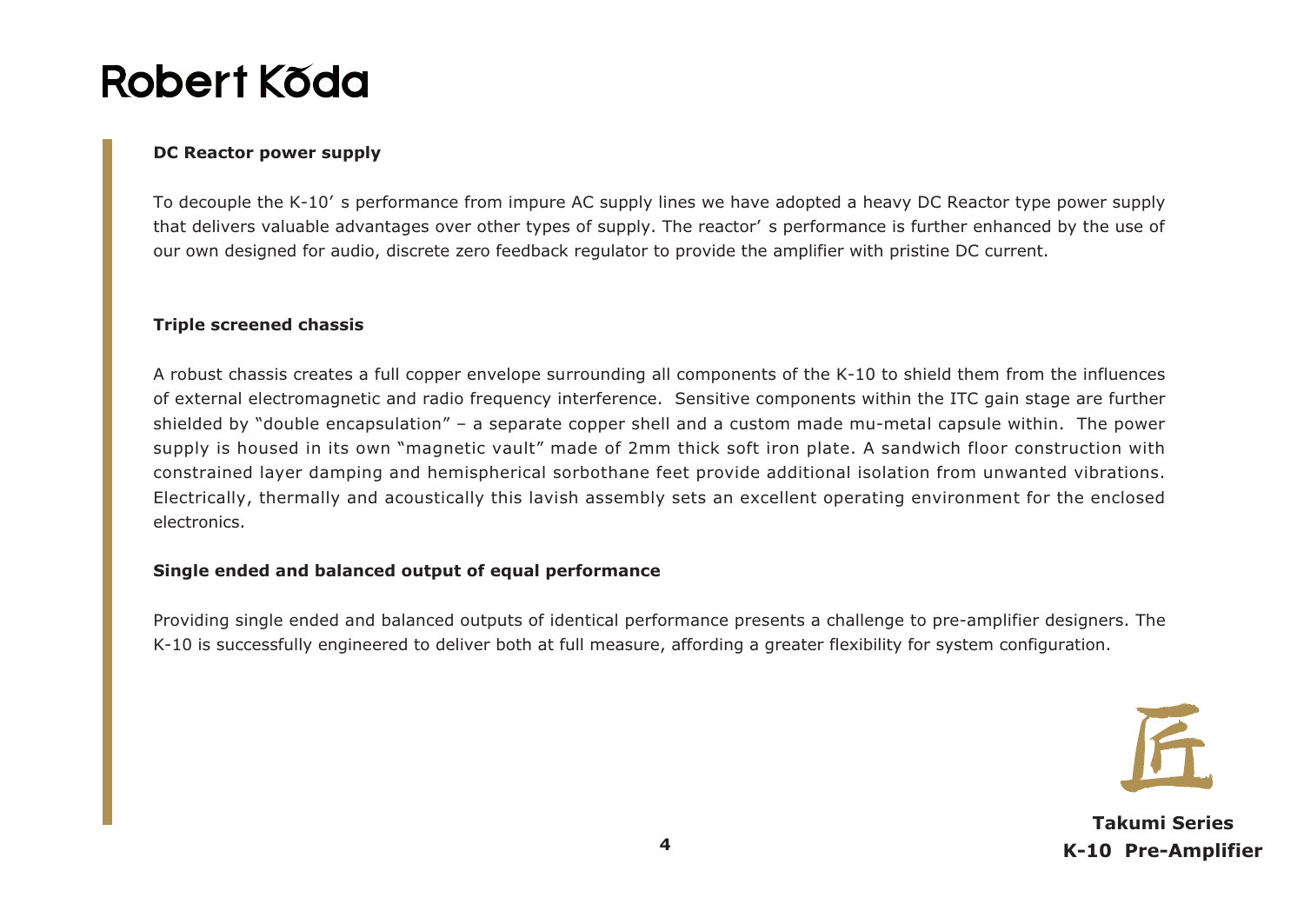### **Robert Koda**



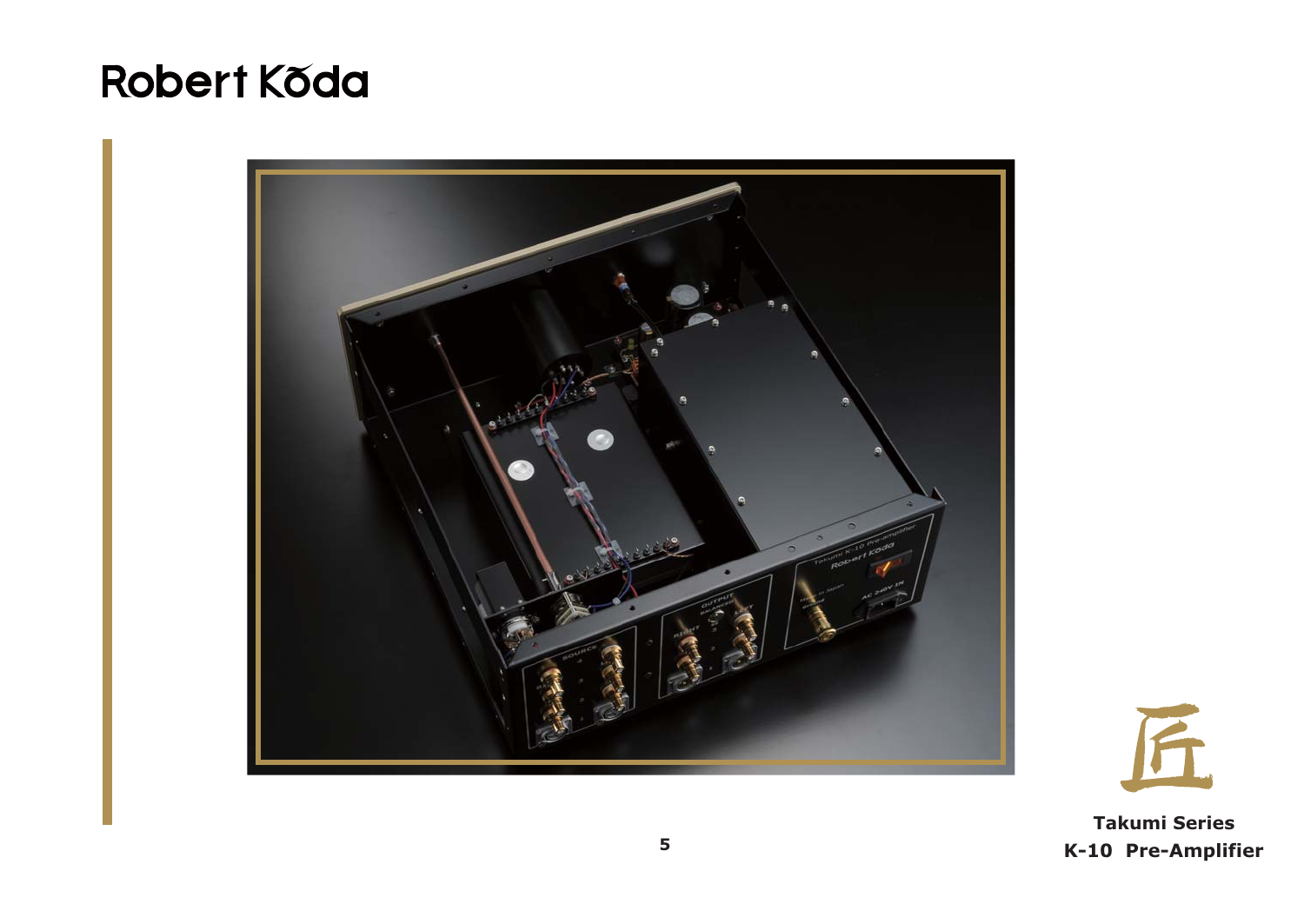## **Robert Koda**

#### **Specifications**

| Inputs             | SEX3 pairs True balanced X1 pair                                            |
|--------------------|-----------------------------------------------------------------------------|
| Outputs            | SE X 2 pairs True balanced X 1 pair                                         |
| Gain               | Plus 6dB                                                                    |
| Output impedance   | 75 ohm single ended, 2X 37 ohm balanced                                     |
| Input impedance    | 50K ohm single ended                                                        |
| Signal to noise    | 110dB A weighted at 1V                                                      |
| Frequency response | 20Hz to 20KHz +/- 0.03dB                                                    |
| Distortion         | 0.00003 % @ 1Khz at 2.5V into 100K ohm Estimated due to measurement limits. |
| Power consumption  | Off $-$ 0W On $-$ 30W                                                       |
| Weight             | 27Kg unpacked                                                               |
| <b>Size</b>        | 380mm wide, 380mm deep and 170 high                                         |

**Takumi Series K-10 Pre-Amplifier**

F